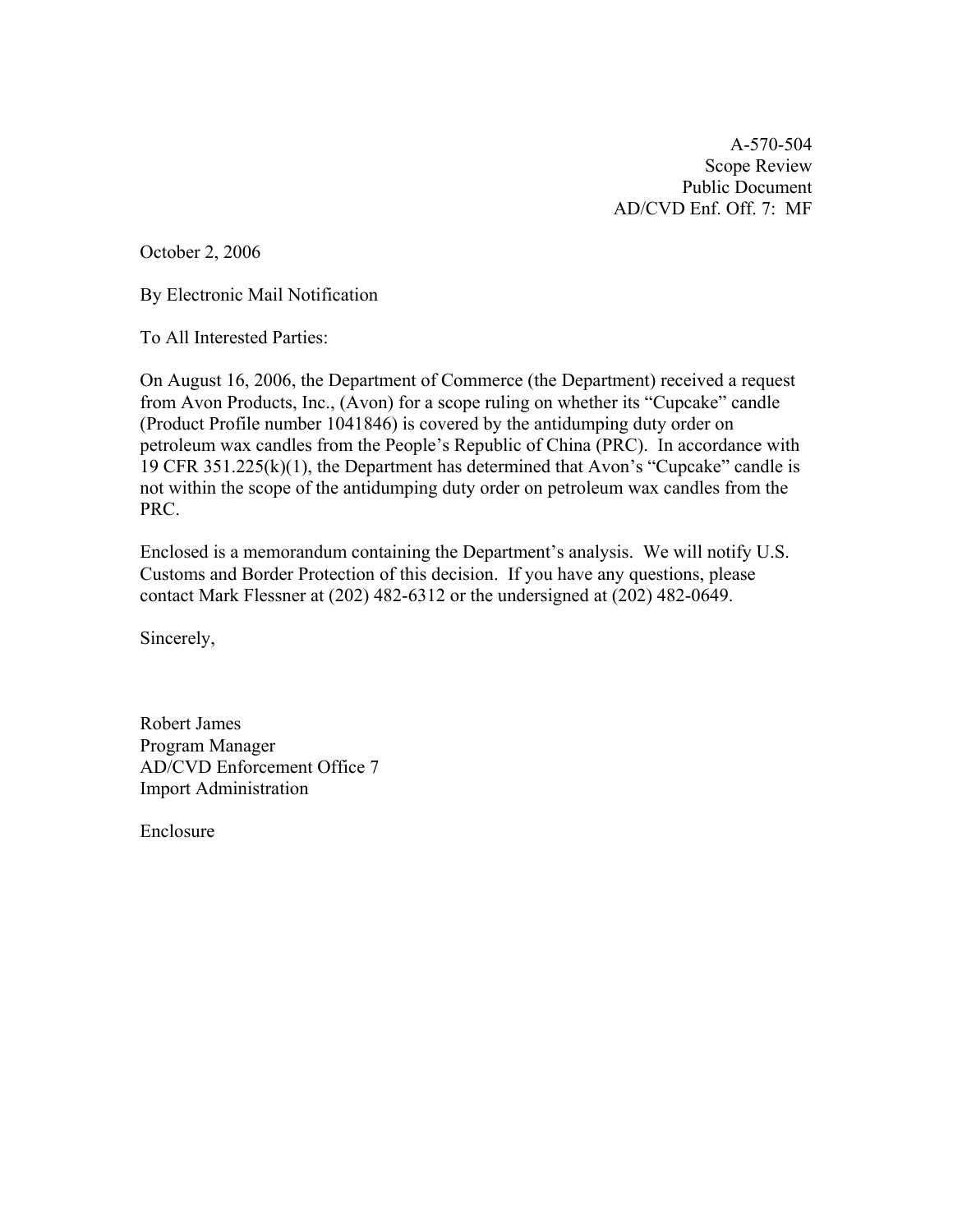A-570-504 Scope Review Public Document AD/CVD Enf. Off.  $7 \cdot MF$ 

| <b>MEMORANDUM FOR:</b> | Stephen J. Claeys<br>Deputy Assistant Secretary<br>for Import Administration |
|------------------------|------------------------------------------------------------------------------|
| FROM:                  | Richard Weible<br>Office Director<br>AD/CVD Enforcement Office 7             |

SUBJECT: Final Scope Ruling: Antidumping Duty Order on Petroleum Wax Candles From the People's Republic of China (A-570-504); Avon Products, Inc.

## **Summary**

On August 16, 2006, the Department of Commerce (the Department) received a request from Avon Products, Inc., (Avon) for a scope ruling on whether its "Cupcake" candle (Product Profile number 1041846) is covered by the antidumping duty order on petroleum wax candles from the People's Republic of China (PRC). *See Antidumping Duty Order: Petroleum Wax Candles from the People's Republic of China*, 51 FR 30686 (August 28, 1986) (Order). In accordance with 19 CFR  $351.225(k)(1)$ , the Department finds that Avon's "Cupcake" candle is not within the scope of the Order.<sup>[1](#page-1-0)</sup>

### **Background**

 $\overline{a}$ 

On August 16, 2006, the Department received a letter from Avon requesting a scope ruling on its "Cupcake" candle, which the company describes by use of the term "Product Profile;" the Product Profile number of the "Cupcake" candle is 1041846. The National Candle Association (the NCA), the petitioner in this proceeding, did not submit comments on Avon's scope ruling request.

### **Avon's Scope Request**

Avon maintains that its "Cupcake" candle is outside the scope of the Order pursuant to 19 CFR 351.225(k)(1) and the novelty candle exception of the Customs Information

<span id="page-1-0"></span><sup>&</sup>lt;sup>1</sup> The Department has developed an internet website that allows interested parties to access prior scope determinations regarding the Order. This website lists all scope determinations from 1991 to the present. It can be accessed at [http://ia.ita.doc.gov/download/candles-prc-scope/index,](http://ia.ita.doc.gov/download/candles-prc-scope/,) and will be updated periodically to include newly issued scope determinations.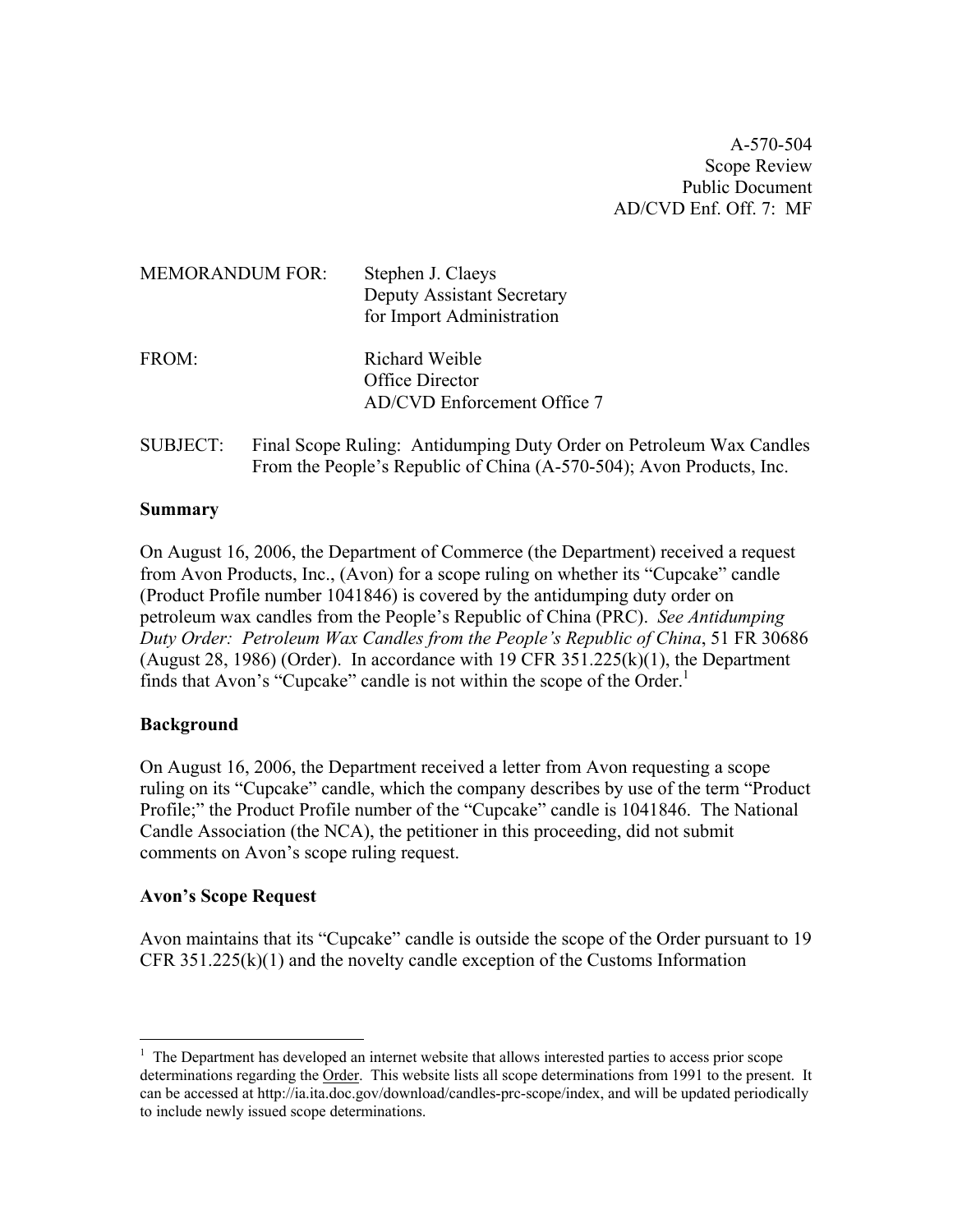Exchange (CIE) scope determination issued by the Department on September [2](#page-2-0)1, 1987. $2$ According to Avon, the "Cupcake" candle is an identifiable object that, consistent with the Department's past scope rulings, is recognizable from a majority of angles. Avon provided a sample of the candle for the Department's review.

According to Avon, its candle is a novelty candle which does not fall within the shapes described in the Order (tapers, columns, spirals, straight-sided dinner candles, votives, and various wax-filled containers). Specifically, Avon claims that its candle is in the shape of a cupcake, an identifiable object which is recognizable from multiple angles. Avon further asserts that the "...classic cupcake shape is plainly evident from the familiar fluted 'cupcake' form with the 'vanilla cake' peaking out from beneath the white icing that is covered with 'butter cream flowers' of yellow, pink and purple with leaves of pale green."

# **Legal Framework**

 $\overline{a}$ 

The regulations governing the Department's antidumping scope determinations are found at 19 CFR 351.225. On matters concerning the scope of an antidumping duty order, the Department first examines the descriptions of the merchandise contained in the petition, the initial investigation, and the determinations of the Secretary (including prior scope determinations) and the U.S. International Trade Commission (ITC). This determination may take place with or without a formal inquiry. If the Department determines that these descriptions are dispositive of the matter, the Department will issue a final scope ruling as to whether or not the subject merchandise is covered by the order. *See* 19 CFR  $351.225(k)(1)$ .

Conversely, where the descriptions of the merchandise are not dispositive, the Department will consider the five additional factors set forth at 19 CFR 351.225(k)(2). These criteria are: (1) the physical characteristics of the merchandise; (2) the expectations of the ultimate purchasers; (3) the ultimate use of the product; (4) the channels of trade in which the product is sold; and (5) the manner in which the product is advertised and displayed. The determination as to which analytical framework is most appropriate in any given scope inquiry is made on a case-by-case basis after consideration of all evidence before the Department.

In the instant case, the Department has evaluated Avon's request in accordance with 19 CFR  $351.225(k)(1)$  and finds that the descriptions of the products contained in the petition, the initial investigation, and the determinations of the Secretary (including prior scope determinations) and the ITC are dispositive with respect to Avon's "Cupcake" candle. Therefore, for this candle, the Department finds it unnecessary to consider the additional factors set forth at 19 CFR 351.225(k)(2).

<span id="page-2-0"></span> $2\;\;$  In CIE, the Department narrowly limited the novelty candle exception to figurine candles, candles shaped in the form of identifiable objects, and candles specifically designed for and used only in connection with the holiday season. *See* Customs Information Exchange, CIE N212/85, September 21, 1987.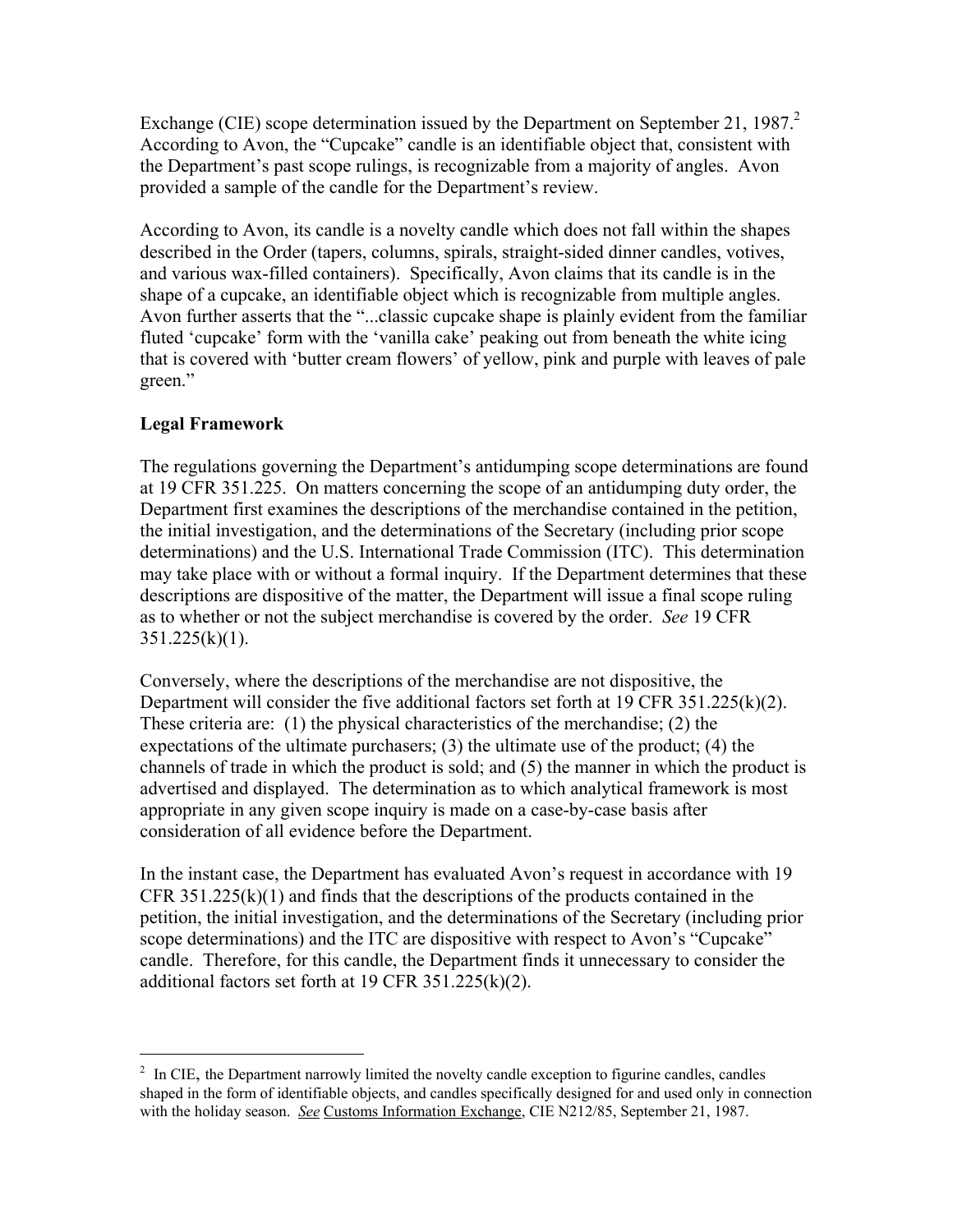Documents and parts thereof from the underlying investigation that the Department deemed relevant to this scope ruling were made part of the record of this determination and are referenced herein. Documents that neither the Department nor the parties placed on the record do not constitute part of the administrative record for this scope determination.

In its petition of September 4, 1985, the NCA requested that the investigation cover:

{c}andles {which} are made from petroleum wax and contain fiber or paper-cored wicks. They are sold in the following shapes: tapers, spirals, and straight-sided dinner candles; rounds, columns, pillars; votives; and various wax-filled containers. These candles may be scented or unscented ... and are generally used by retail consumers in the home or yard for decorative or lighting purposes.

*See* Antidumping Petition (September 4, 1985) at 7.

The Department defined the scope of the investigation in its notice of initiation. This scope language carried forward without change through the preliminary and final determinations of sales at less than fair value and the eventual antidumping duty order:

{c}ertain scented or unscented petroleum wax candles made from petroleum wax and having fiber or paper-cored wicks. They are sold in the following shapes: tapers, spirals, and straight-sided dinner candles; rounds, columns, pillars, votives; and various wax-filled containers.

*See Petroleum Wax Candles from the People's Republic of China: Initiation of Antidumping Duty Investigation*, 50 FR 39743 (September 30, 1985); *Petroleum Wax Candles from the People's Republic of China: Preliminary Determination of Sales at Less Than Fair Value*, 51 FR 6016 (February 19, 1986); *Petroleum Wax Candles from the People's Republic of China: Final Determination of Sales at Less Than Fair Value*, 51 FR 25085 (July 10, 1986) (Final Determination); and Order, 51 FR 30686 (August 28, 1986).

The ITC adopted a similar definition of the "like product" subject to its determinations, noting the investigations did not include "birthday, birthday numeral and figurine type candles." *See Candles from the People's Republic of China: Determination of the Commission in Investigation No. 731-TA-282* (Final), Publication 1888 (August 1986) (ITC Determination), at 4, note 5, and A-2.

Also of relevance to the present scope inquiry are the Department's instructions to the U.S. Customs Service (now renamed U.S. Customs and Border Protection (CBP)) (*see* Letter from the Director, Office of Compliance, to Burditt, Bowles & Radzius, Ltd., July 13, 1987) (CBP Notice) issued in connection with a July 1987 scope determination concerning an exception from the Order for novelty candles, which state: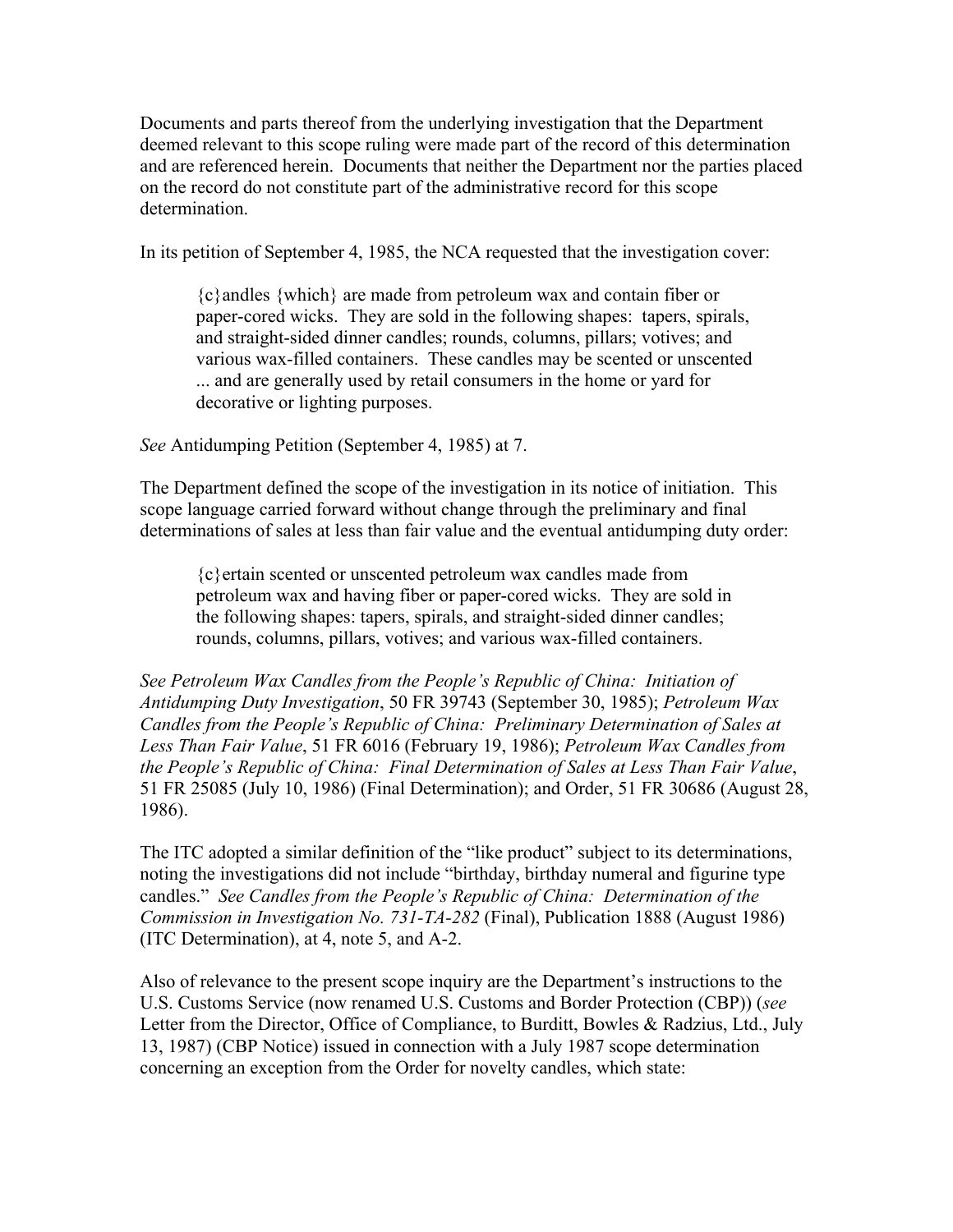The Department of Commerce has determined that certain novelty candles, such as Christmas novelty candles, are not within the scope of the antidumping duty order on petroleum-wax candles from the People's Republic of China (PRC). Christmas novelty candles are candles specially designed for use only in connection with the Christmas holiday season. This use is clearly indicated by Christmas scenes and symbols depicted in the candle design. Other novelty candles not within the scope of the order include candles having scenes or symbols of other occasions (*e.g.*, religious holidays or special events) depicted in their designs, figurine candles, and **candles shaped in the form of identifiable objects** (*e.g.*, animals or numerals).

## *See* CBP Notice (emphasis added).

 $\overline{a}$ 

In November 2001, the Department changed its practice on the issue of candle shapes. *See "Final Scope Ruling, J.C. Penney Purchasing Corp,"* November 9, 2001 (JC Penny Ruling). In this ruling, the Department reviewed the text of the scope of the Order, beginning with the text of the first sentence of the scope which covers "{c}ertain scented or unscented petroleum wax candles made from petroleum wax and having fiber or paper-cored wicks." *See* Order. The text following this broad inclusive sentence provides a list of shapes; this list is not modified by any express words of exclusivity. The result of our prior practice of not including within the scope of the Order candles of a shape other than those specifically listed in the Order was inconsistent with the fact that the candles were "scented or unscented petroleum wax candles made from petroleum wax and having fiber or paper-cored wicks. $\mathbb{R}^3$  In the J.C. Penney Ruling, the Department determined to revise this practice because it had the effect of narrowing the broad coverage of the first sentence of the Order's scope. The list of shapes in the second sentence of the Order's scope does not provide a textual basis for such a narrowing of the coverage of the first sentence of the Order's scope. Accordingly, to give full effect to the first sentence of the inclusive language of the scope, the Department now will normally evaluate whether candles of a shape not listed by the inclusive language of the Order's scope are scented or unscented petroleum wax candles made from petroleum wax and having fiber or paper-cored wicks.

This approach of evaluating such candles in light of the entire text of the Order's scope is in keeping with the opinion of the Court of International Trade (CIT), noting that a better approach in scope rulings is to avoid subjective issues of intent and, instead, to look to the petition's language to determine whether the class or kind of merchandise at issue was expressly included. Duferco Steel, Inc. v. United States, 146 F. Supp. 2d 913 (May 29, 2001) (Duferco Steel). Such an approach is a departure from past CIT precedent that

<span id="page-4-0"></span><sup>3</sup> *See*, *e.g*., Final Scope Ruling - Antidumping Duty Order on Petroleum Wax Candles From the People's Republic of China (A-570-504); Endar Corp. (January 11, 2000) (Endar Ruling) (where the Department found a "dragonfly" candle, in the shape of a rough-hewn stone with a dragonfly carved on top, not within scope because it is of a shape not listed by the scope), and Final Scope Ruling – Antidumping Duty Order on Petroleum Wax Candles From the People's Republic of China (A-570-504); American Drug Stores, Inc. (March 16, 1998) (where the Department found a sphere or ball-shaped candle not within scope because it is a shape not listed by the scope).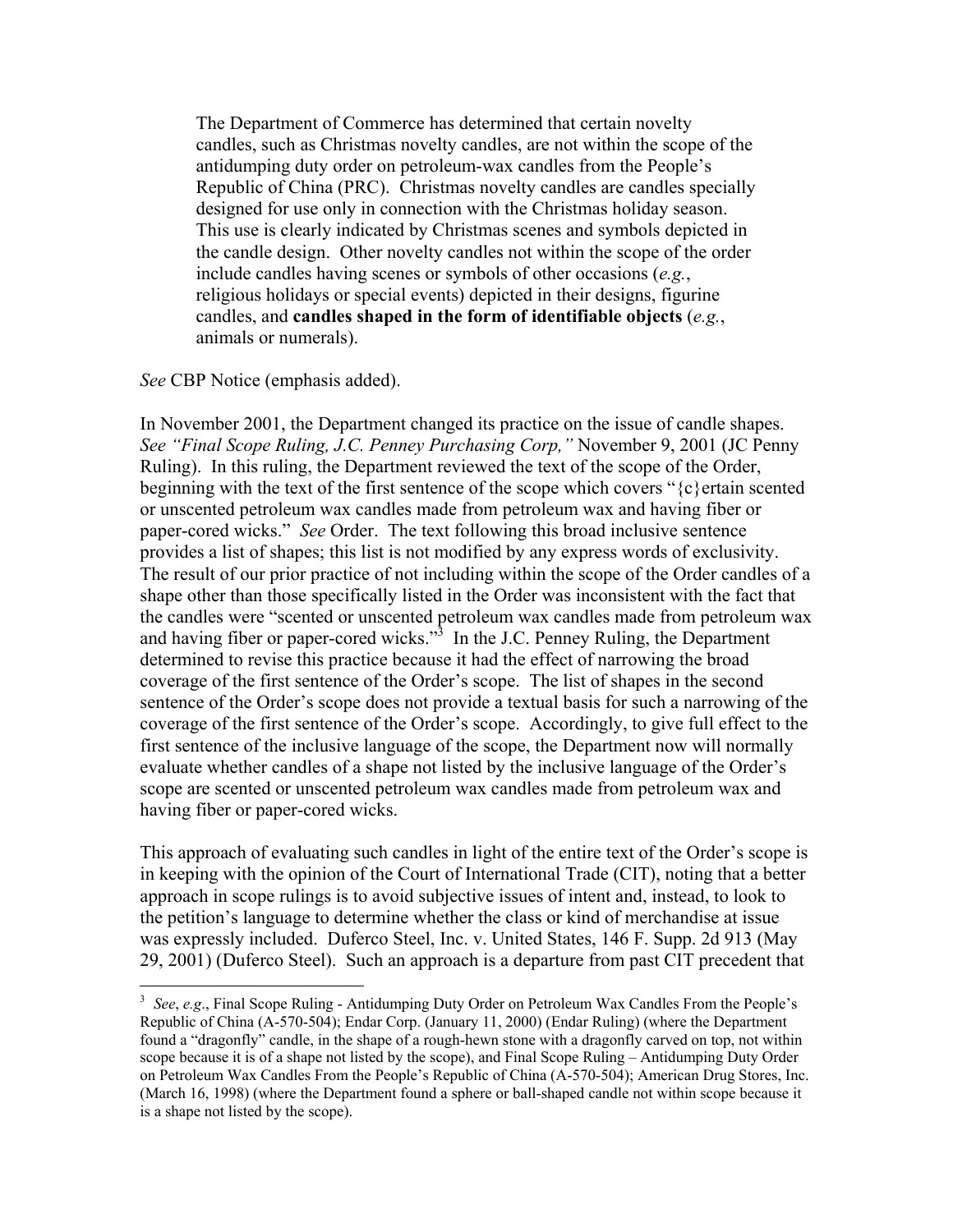required the Department to give ample deference to the petitioner's intent when examining a petition's description of the subject merchandise. *See*, *e.g.*, Torrington Co. v. United States, 995 F. Supp. 117, 121 (CIT 1998).

Although the specific scope decision in Duferco Steel has been overturned by the United States Court of Appeals for the Federal Circuit (Federal Circuit) in Duferco Steel, Inc. v. United States, 296 F.3d 1087 (Fed. Cir. 2002) (Duferco Steel II), we do not believe that the Federal Circuit's decision undermines the Department's decision in the J.C. Penney Ruling. The plain language of the scope of the Order clearly states "{c}ertain scented or unscented petroleum wax candles made from petroleum wax and having fiber or papercored wicks . . . sold in the following shapes: tapers, spirals, and straight-sided dinner candles; rounds, columns, pillars, votives; and various wax-filled containers" are included within the scope of the Order. Thus, the Order offers a descriptive list of the shapes of candles included within the Order, but, as the courts have recognized, there is no requirement that every product covered must be identified in the scope. More specifically, the Federal Circuit has stated "the petitions that led to the issuance of the order did not need to specifically identify the {product} in order to cover {it}; our precedent, to say nothing of the regulations, makes clear that neither a petition nor an antidumping or countervailing duty order requires that level of specificity."<sup>[4](#page-5-0)</sup> The Federal Circuit further stated "{a}s a matter of law, a petition need not list the entire universe of products . . . in order {for the petition} to cover those products."<sup>[5](#page-5-1)</sup> Thus, as applied to this Order, there is no requirement, nor is it possible, for the shapes of all of the candles to be listed.<sup>6</sup> In fact, if the list were exhaustive, there would have been no need for the Department to determine whether any other candle that was not explicitly listed as a shape in the scope of the Order is subject to the Order. However, the Department did render the narrowly constructed novelty candle exception, leaving all other petroleum wax candles from the PRC covered by the Order.

If the Department determines the candle is made from petroleum wax and has a fiber or paper-cored wick, but the candle possesses characteristics set out in the CBP Notice, it will not fall within the scope of the Order. In order for a candle to qualify for this exception, the characteristic which is claimed to render it a novelty candle (*i.e.*, the shape of an identifiable object or a holiday-specific design) should be easily recognizable in order for the candle to merit not being included within the scope of the Order. Specifically, among other determining factors, the Department will examine whether the characteristic is identifiable from most angles and whether or not it is minimally decorative, *e.g.*, small and/or singularly placed on the candle. If the identifiable object or holiday-specific design is not identifiable from most angles, or if the design or characteristic is minimally decorative, the Department may determine that the candle is included within the scope of the Order. *See* J.C. Penney Ruling*; see also Final Scope Ruling – Antidumping Duty Order on Petroleum Wax Candles From the People's* 

 $\overline{a}$ 

<span id="page-5-0"></span> $\frac{4}{5}$  Novosteel SA v. United States, 284 F.3d 1261, 1264 (Fed. Cir. 2002).

<span id="page-5-1"></span> $\frac{5}{10}$ .

<span id="page-5-2"></span><sup>&</sup>lt;sup>6</sup> See Petroleum Wax Candles from China, USITC Pub. No. 3226 Investigation No. 731-TA-282 (Review) (August 1999) (USITC Pub. No. 3226), at 18 ("Candles come in a wide variety of shapes and sizes. Major U.S. candle manufacturers reportedly will offer 1,000 to 2,000 varieties of candles in their product lines.").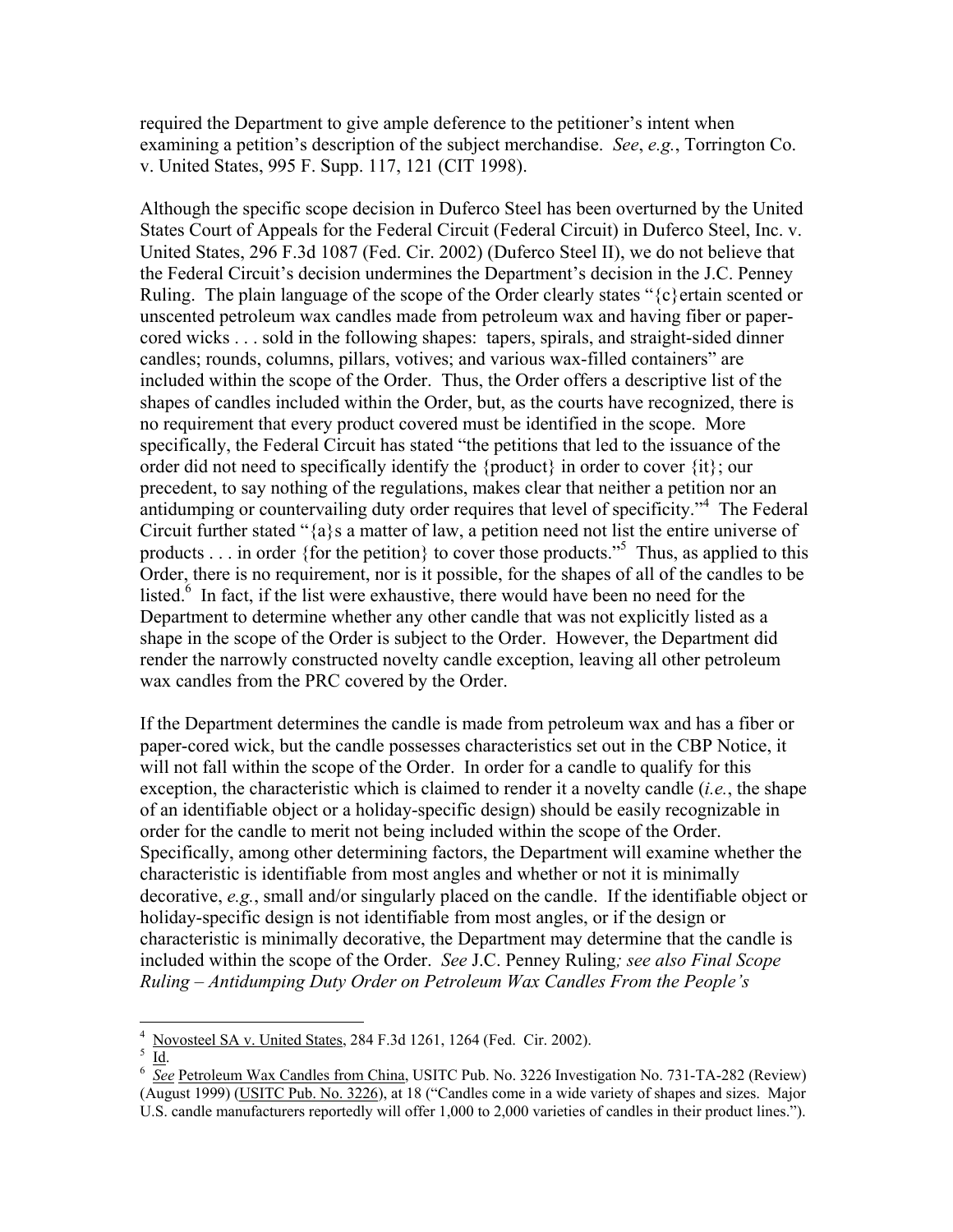*Republic of China* (A-570-504); San Francisco Candle Co. (Feb. 12, 2001) (San Francisco Candle); and Endar Ruling. If a candle does not possess the characteristics set out in the July 1987 novelty candle exception, and it is a scented or unscented candle having a fiber or paper-cored wick, the Department will determine that the candle is within the scope of the Order.

## **Analysis**

With respect to the instant request, we find that, for the reasons discussed below, Avon's "Cupcake" candle is not within the scope of Order. This candle is an identifiable object in the shape of a cupcake when viewed from most angles, which would qualify this candle for exclusion from the scope of the Order pursuant to the novelty candle exception.

We agree with the argument presented by Avon that its candle is in the shape of an identifiable object, and therefore should not be included within the scope of the Order. Pursuant to the Department's practice to date, as described in the 2001 J.C. Penney Ruling, the Department will not automatically rule that a candle is excluded from the Order simply because it is in a shape other than those specifically listed in the scope of the Order*. See* J.C. Penney Ruling. Instead, the Department will normally evaluate whether the candle is a scented or unscented petroleum wax candle made from petroleum wax and having a fiber or paper-cored wick. Based upon the foregoing, we have evaluated whether the characteristics of this candle would qualify it to not be included within the scope of the Order pursuant to the novelty candle exception detailed in the CBP Notice and our interpretation as set forth in the J.C. Penney Ruling. We have determined that when viewed from most angles, Avon's "Cupcake" candle is in the shape of a recognizable object. Thus, we find that this candle is not within the Order.

We first examined whether this candle is in the shape of an identifiable object: a cupcake. We find that this candle is in the shape of a cupcake, as characterized by the very realistic flowered toppings, frosting, cake, and fluted cupcake shape of the base, all of which are readily apparent when viewed from most angles. This candle is identifiable as a cupcake when viewed from most angles. In previous scope rulings the Department has excluded a candle shaped in the form of a bundt cake where the Department has determined that that candle was recognizable from multiple angles. *See*, *e.g.*, Endar Ruling. This is consistent with previous scope rulings, in which the Department has also determined that ducks, a snail, a bunny, a gold dragon, frogs, and chickens were not included within the Order when the candles were recognized as identifiable objects pursuant to the novelty candle exception. *See*, *e.g.*, *"Final Scope Ruling – Antidumping Duty Order on Petroleum Wax Candles from the People's Republic of China* (A-570- 504); *New Spectrum Gift Gallery Inc."* (May 10, 2005) (New Spectrum Scope Ruling); *see also*, January 10, 2006 *"Final Scope Ruling- Antidumping Duty Order on Petroleum Wax Candles; Kohl's Department Stores, Inc."* (finding the "Americana Chicken" to not be included in the Order). In each of these scope rulings, the candle in question was found to be an identifiable object when viewed from most angles and was not included within the scope of the Order pursuant to the July 1987 novelty exception. Consequently,